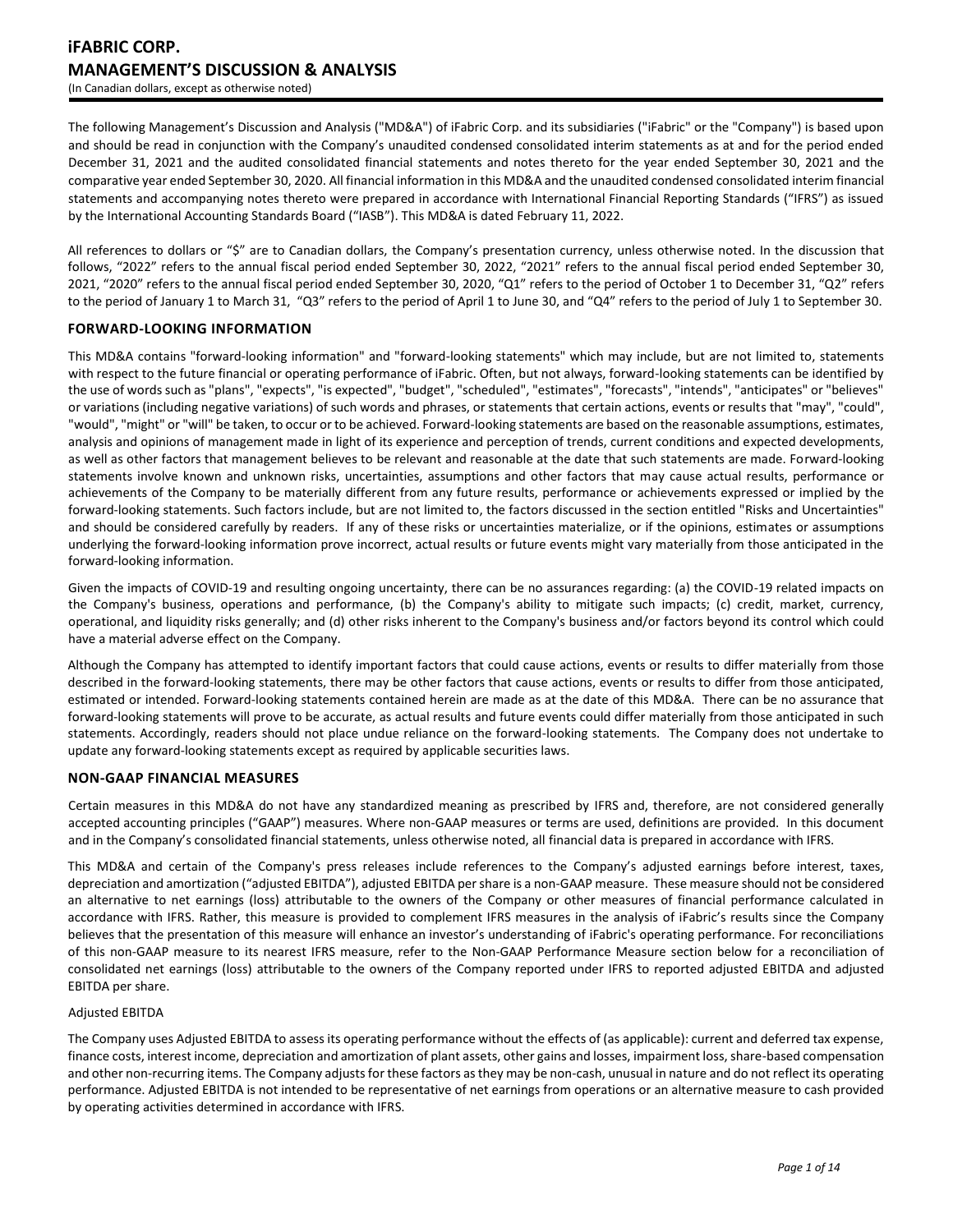# **BUSINESS OVERVIEW**

#### **General**

iFabric is a Canadian public company, incorporated under the Alberta Business Corporations Act and is domiciled in Canada. The Company is listed on the Toronto Stock Exchange ("TSX") under the trading symbol "IFA" and on the OTC Markets under the trading symbol "IFABF". The head office is located at 525 Denison Street, Unit 1, Markham, Ontario, Canada.

The Company's business activities are divided into three reportable operating segments, which offer different products and services, and are managed separately because they require different marketing strategies and resource allocations. The following summarizes the operations of each segment:

- Intimate Apparel: Includes the design and distribution of women's intimate apparel and accessories.
- Intelligent Fabrics: Includes the development and distribution of innovative products and treatments that are suitable for application to textiles, plastics, liquids, and hard surfaces as well as finished performance apparel which integrate one or more such treatments. These products are designed to provide added benefits to the user.
- Other: Includes leasing of property to group companies, related parties and third parties.

#### **NATURE OF OPERATIONS**

#### **Intimate Apparel**

The Intimate Apparel division currently operates under the trade name Coconut Grove Intimates. Its business comprises the design, purchasing, and distribution of intimate apparel and, in particular, a range of specialty bras including the division's patented reversible bra, patented bandeaux bra and patented breast lift product. The division also distributes a range of apparel accessories.

The division utilizes contract warehouse facilities located in Los Angeles, California which services its key U.S. market and Company-owned premises located in Markham, Ontario house the bulk of the division's workforce which comprises, management, designers, administrative, product sourcing and logistical staff. The Markham premises also includes warehouse space which serves as the distribution center for the Canadian and European markets. All product design is handled by the Markham design team and, currently over 95% of the division's inventory production is outsourced to factories in China.

In the past several years, the Company has positioned the division's product strategy by way of leveraging a key license agreement in order to sell products under various Maidenform® brands. The Maidenform® brand was founded in 1922 and during its 100-year history has grown to become one of the most recognizable and respected brands in the intimate apparel industry. In addition, the division develops and supplies products for sale under the private label brands of certain major retailers as well as the Company's own brand. Products are sold internationally to the division's customer base, which includes a number of major retailers as well as specialty boutiques.

#### **Intelligent Fabrics**

The Intelligent Fabrics Division currently enjoys exclusive worldwide distribution rights in respect of a number of proprietary chemical formulations that can be applied to textiles in order to kill bacteria and viruses, repel insects, absorb odours, repel and wick moisture, block ultraviolet light, promote joint and muscle recovery and, help encourage a healthy skin environment, amongst others. The Intelligent Fabrics Division operates under the name Intelligent Fabric Technologies (North America) Inc. ("IFTNA").

The business of the Intelligent Fabrics Division includes the development, testing and distribution of chemicals suitable for application to textiles as well as finished performance apparel which integrate one or more chemical enhancements, in order to achieve the performance characteristics demanded by the customer. The current focus is on technologies that improve the safety and well-being of the wearer. The division's current product offerings include Protx2® (anti-microbial and anti-viral formulations) Enguard® (insect repellant technology), Dreamskin® (skin polymer), UVtx (ultraviolet light blocker), FreshTx (odour-absorbing technology), RepelTX (durable water repellant), Omega+ (joint and muscle recovery), TempTx (thermal regulator), Apollo (body odour neutralizer), DryTx (moisture-wicking technology), BioTX (metal free anti-stink solution), RepelTX Eco Plus (fluorine-free durable water repellant), OMEGA+ (far infrared emissions enhancer), IMPRINT (logo exposing moisture-whicker) and DriForce (fabric interior moisture-whicker). The Company anticipates that several new products will be added to its pipeline in the future.

The Division has two key supply centers in Asia (namely China and Taiwan) which service the Asian market. This market represents the main production region for manufactured textiles supplied to North America and internationally and is the Company's main market area for the distribution of intelligent textile technologies. Technical support specialists in Asia provide guidance and support to customers regarding the integration of the Company's chemical formulations in their products. The Division also leverages the Company's textile expertise in order to supply finished products or fabrics treated with one or more of the Division's market leading formulations. All chemical formulations, as well as performance apparel, is produced or manufactured at various facilities in Asia.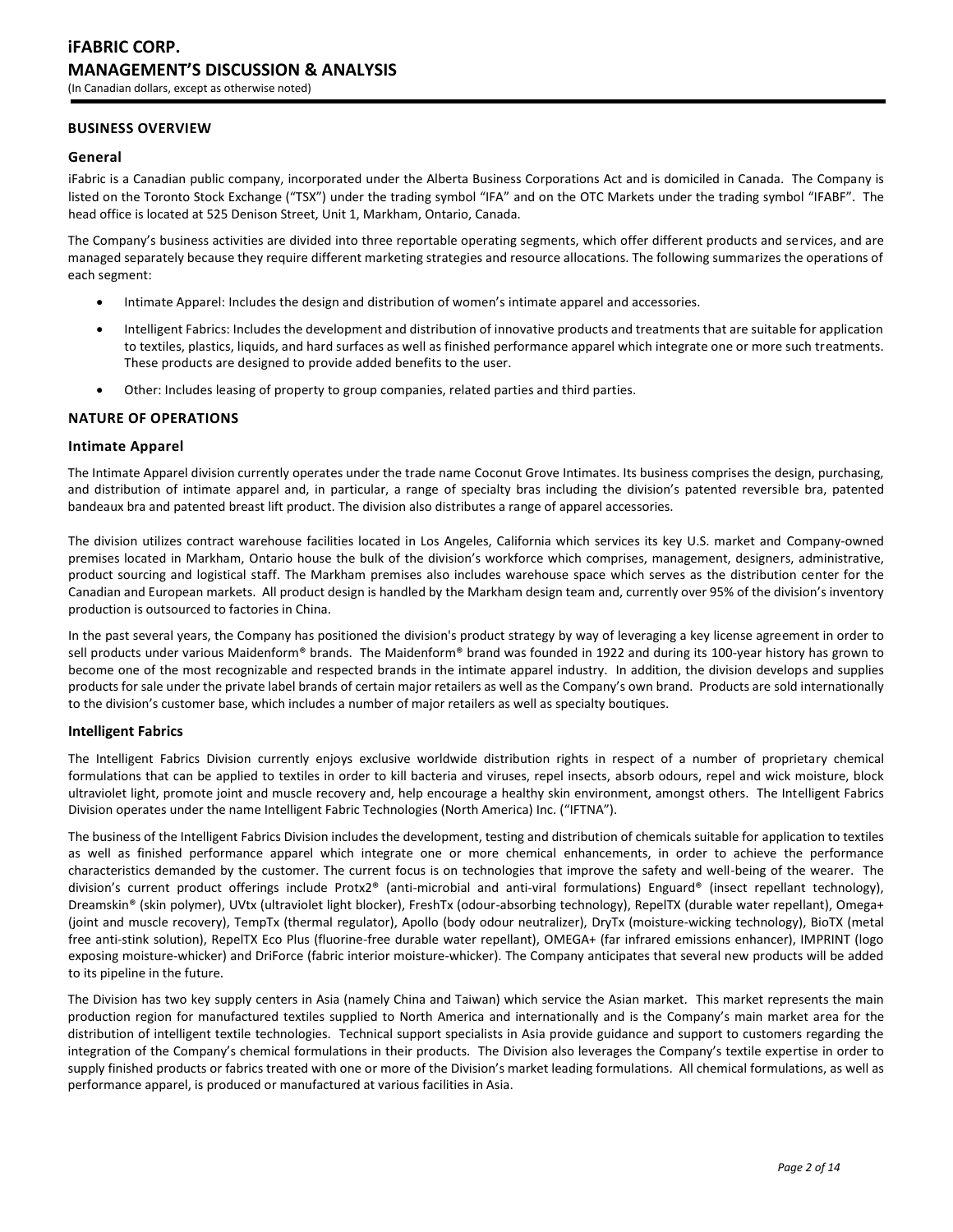The following describes the functionality of the division's current product portfolio:

#### *Protx2***®** *Anti-Microbial and Anti-Viral Technologies*

Protx2*®* represents IFTNA's flagship technology.

Protx2*®* formulations impart anti-microbial and/or anti-viral powers to fibers, plastic, paint and paper treated with these formulations. Numerous laboratory tests have shown that treated products inhibit the growth of a wide variety of infectious agents associated with healthcare and community infections, and by their application may assist in preventing the spread of such infections.

The Company is currently targeting three key markets with regard to the distribution of Protx2® chemicals or treated finished products:

#### 1) Sports apparel, outerwear and footwear

There is an increasing trend amongst major sports apparel, outerwear and footwear manufacturers to offer technologically-enhanced products. With the ability of Protx2® to combat odor causing bacteria, the Company is able to provide manufacturers with the ability to produce apparel and footwear that stays fresher longer without the need for repeated washing or cleaning. Innovative application methodology developed by the Company over a number of years allows for Protx2® to be integrated into almost any fabric as well as all the components of footwear including foam, rubber, and plastics. With its current Environmental Protection Agency ("EPA") and European regulatory registrations, the Company can distribute Protx2® for use in all sportswear and footwear for distribution in the U.S., European and Canadian markets as well as most other international markets.

#### 2) Medical

Protx2® is suitable for application to many areas of a hospital environment, including, scrubs, bedding, curtaining, carpeting, walls (paint), air filters, and plastic components, amongst others.

The Protx2® range of products is dedicated to combating healthcare acquired bacterial infections ("HAI's"), including Methicillin-resistant *Staphylococcus aureus* ("MRSA"), *Clostridium difficile*, *Vancomycin-resistant enterococci ("*VRE") and *Klebsiellia pneumoniae* amongst others and, by their application may greatly assist in reducing such infections. In addition, Protx2® is also laboratory proven to be a strong antiviral agent effective against the SARS-CoV-2 virus (which causes the COVID-19 disease), the Human Corona Virus (229E), Norovirus and H1N1.

In order to enter the medical market in the United States in respect of Protx2® treated products, the Company is in the process of securing a second and higher level of EPA registrations, termed public health claims, that, if granted, will allow it to make applicable claims in connection with the efficacy of Protx2® treated fabrics, against both bacteria and viruses ("kill claims"). The final submissions to the EPA have been made as at the date of this MD&A and approvals are currently pending. IFTNA has also filed utility patent applications in both the United States and Canada in respect of the Company's antiviral treatment of textiles (ProTX2 AV) and its stand-alone laundry additive (AVguard).

#### 3) Community protection

The current COVID-19 pandemic has underscored the need for individuals to protect themselves when entering closed environments such as aircraft, shopping malls, hotels, and even ones residence, as well as close proximity environments such as sports arenas, movie houses etc. With future pandemics being predicted by experts, management believes that the supply of equipment, apparel, washes and sanitizers, that can deactivate infectious bacteria and viruses, is set to become one of the fastest growing market segments. With its Protx2® technologies, iFabric is well positioned to capitalize on the opportunity to supply its chemical treatments, finished personal protection equipment and apparel and a laundry additive that can be utilized during a normal household laundry cycle.

#### *DryTx™*

DryTx™ moisture wicking technology provides treated apparel with the ability to quickly draw moisture away from the skin and disperse perspiration across the fabric surface for faster evaporation.The main attributes of DryTx™ are its abilities to:

- Wick moisture away from the skin;
- Provide for garments that will not feel heavy or damp even during periods of high exertion by the wearer;
- Provide for garments that create less skin chafe compared to wet fabrics;
- Provide for garments that dry quicker, thereby assisting the wearer in maintaining a more even body temperature;
- Allow for fabrics to retain their natural softness.

An additional significant attribute of DryTx<sup>™</sup> is its ability to be integrated into apparel in combination with the division's other product offerings, resulting in unique garments that provide superior performance characteristics for athletic apparel. DryTx™ does not require regulatory approvals and is commercially available for sale.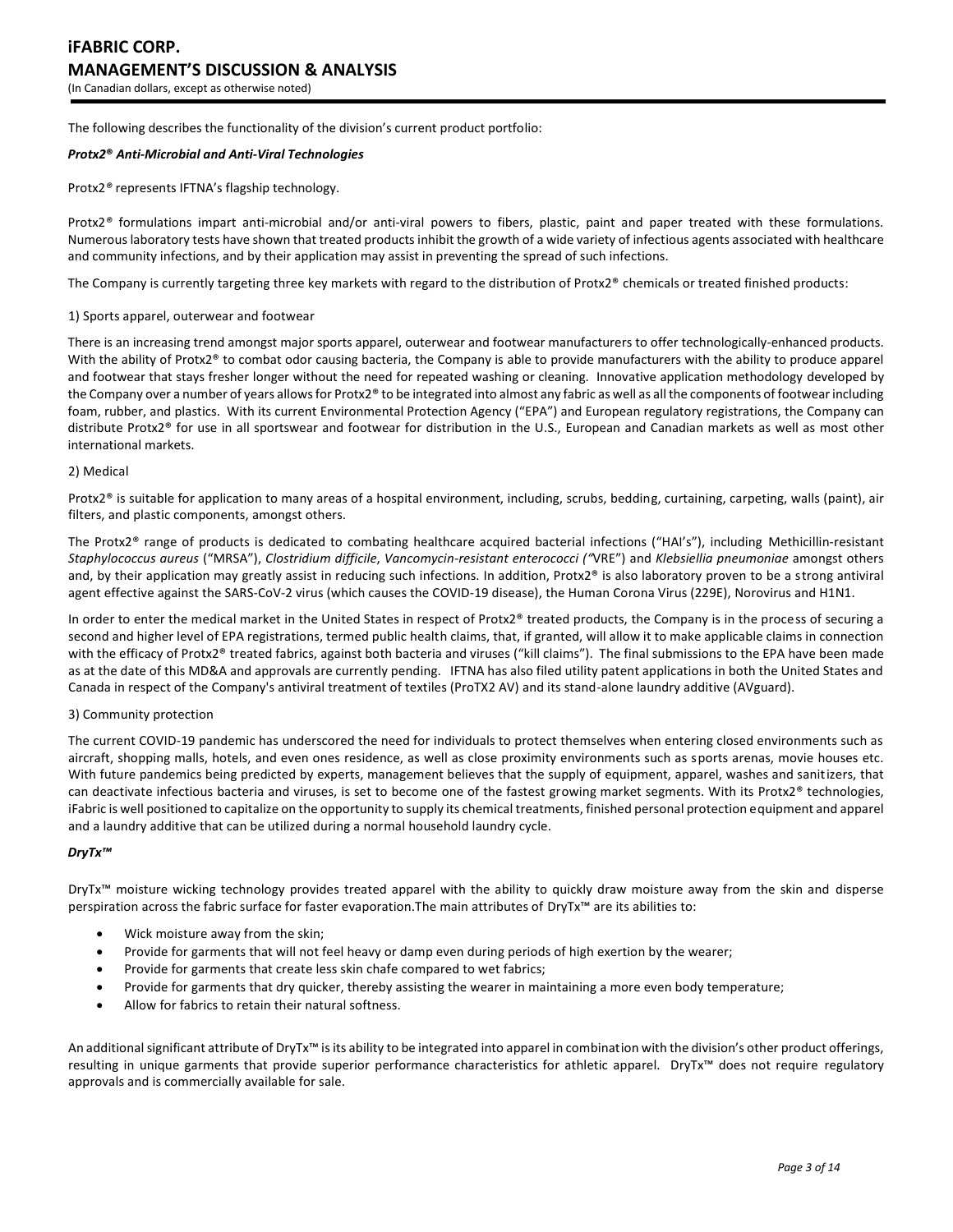# **iFABRIC CORP. MANAGEMENT'S DISCUSSION & ANALYSIS**

(In Canadian dollars, except as otherwise noted)

## *RepelTX™*

RepelTX™ is the next generation in water repellency performance. RepelTX™ modifies fabric at the molecular level by permanently attaching hydrophobic 'hairs' to individual fibers that lift liquids, causing them to bead and roll right off the fabric surface with high durability.

Benefits:

- Repels rains, sleet and snow
- Outperforms conventional fabric treatments
- Provides long-lasting protection
- Prevents fabric stains, saves time, dries quicker & saves energy
- Preserves the quality, hand & appearance of textiles

A substantial body of testing carried out by the Company has shown that RepelTX™ and Protx2® work extremely well in conjunction with each other. Particularly in healthcare environments, the combination of water repellency and antimicrobial properties allows for garments that repel liquids and at the same time are able to kill bacteria. These combined attributes are optimal for the healthcare industry. The enhanced commercial benefit is increased revenue from sales involving a multiple of chemicals. RepelTx™ does not require regulatory approvals and is commercially available for sale.

#### *Dreamskin***®**

Fabrics treated with the Dreamskin® polymer are designed to encourage a healthy skin environment because of its ability to control both moisture and friction. Dreamskin® is effective during both summer and winter months as both high and low moisture environments are known causes of discomfort and irritation. In particular, athletic apparel has two key areas that can cause skin irritation, namely friction and excessive moisture. Dreamskin® targets both of these to help prevent irritation during sporting activities. Dreamskin®does not require regulatory approvals and is commercially available for sale.

#### *Enguard***®** *Insect Repellent Fabric*

Applying Enguard® to fabrics results in a highly effective and durable insect repellent. A major strength of Enguard® is that it is safe for children. Testing carried out by the London School of Hygiene and Tropical Medicine show Enguard® to have repelling power comparable to highconcentration DEET and significantly greater than any other natural insect repellents.

The Company requires regulatory approvals in order distribute Enguard® treated products in the United States and Canada. The Company intends to pursue regulatory approvals for Enguard® with the EPA after the receipt of the Protx2® approvals referenced above.

#### *UVtx™*

Textiles infused with UVtx™ provides apparel with a built in ultraviolet ("UV") light blocker. The UVtx™ formulation contains both UV reflecting and UV absorption elements, giving apparel treated with UVtx™ the ultraviolet protection factor ("UPF") strength of up to UPF 60. This allows the wearer of UVtx™ treated apparel to enjoy permanent sun protection without the need to apply sprays or lotions to the area covered by the garment. Testing has shown that UVtx™ treated textiles never lose efficacy. UVtx™ does not require regulatory approvals and is commercially available for sale.

#### *FreshTx™*

FreshTx™ is a state of the art odour-absorbing technology, which is easily infused into textile products. FreshTx™ offers permanent protection against odours without the need to use sprays or perfumes. FreshTx™ uses naturally-occurring elements for effective results that are non-toxic and safe. Extremely durable, once applied, the properties of FreshTx™ are renewed with each wash, and FreshTx™ is effective even when wet. FreshTx™ does not require regulatory approvals and is commercially available for sale.

#### *Apollo*

Apollo is the ultimate treatment for combating odour. With the use of antimicrobial + neutralization combined it not only smells fresher but also combats odour causing bacteria in order to extend textile life. Apollo does not require regulatory approvals and is commercially available for sale.

#### *TempTX*

TempTX is offered in two variants:

**Cool:** TempTX COOL utilizes unique chemical composites in order to decrease skin surface temperature, allowing for maximum performance in the hottest conditions.

**Thermo:** TempTX THERMO uses an innovative thermo-conductive inner coating to absorb and retain body heat.

TempTX does not require regulatory approvals and is commercially available for sale.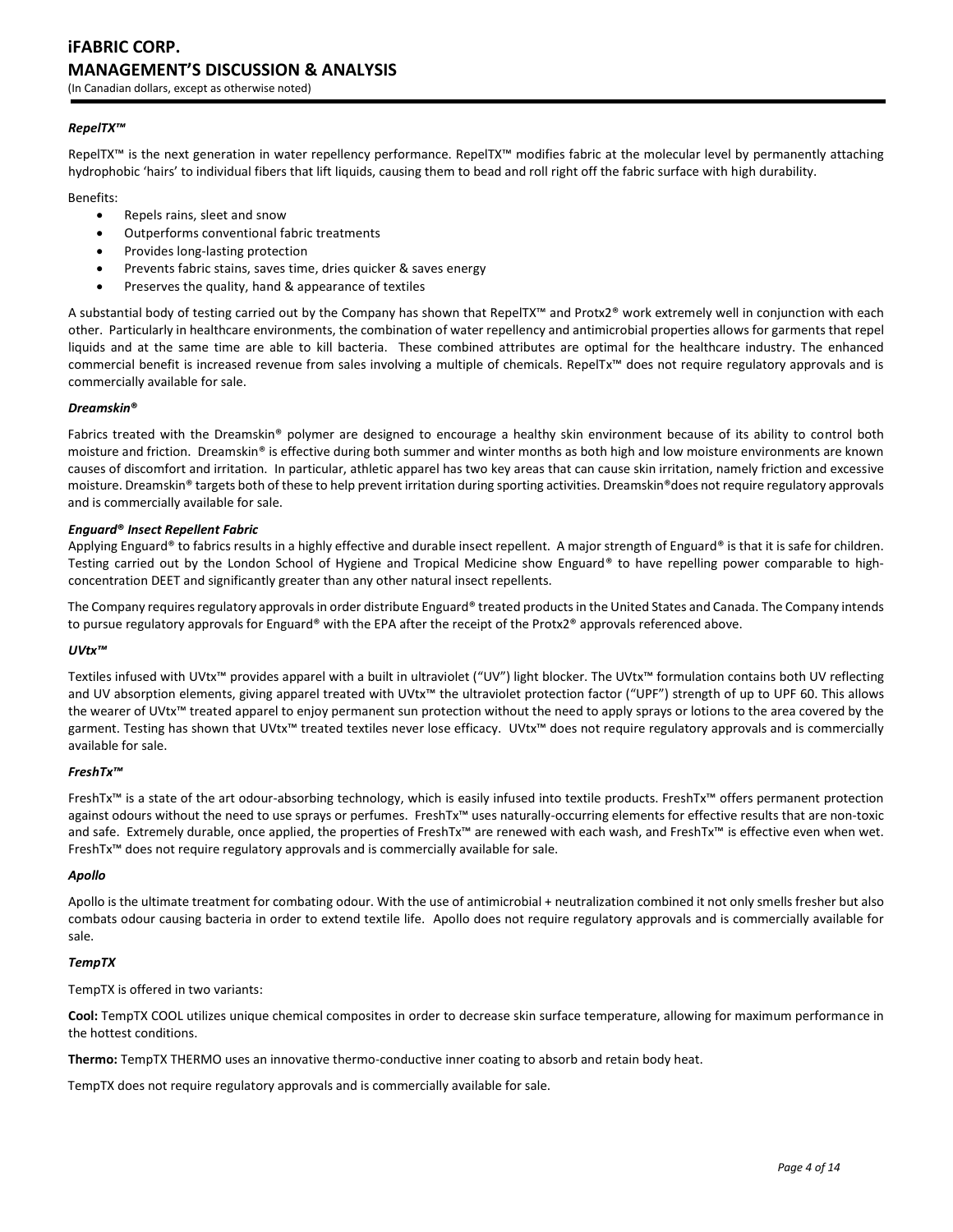#### *BioTX*

BioTX is a revolutionary durable anti-stink solution that does not use traditional heavy metals. BioTX uses a proprietary microencapsulation process that stores the active ingredient in a coated shell that is embedded into the fabric, allowing for sustained long term release, when needed. BioTx does not require regulatory approvals and is commercially available for sale.

#### *RepelTX Eco Plus*

RepelTX Eco Plus is the next generation in fluorine-free liquid repellency. A safer C0 technology removes PFCs (perfluorochemicals) from the repellency equation without compromising on performance while staying sustainable and safe. RepelTX Eco Plus does not require regulatory approvals and is commercially available for sale.

#### *OMEGA+*

OMEGA+ is a natural, safe, and proprietary ingredient used to increase the level of Far Infrared ("FIR") emissions (soft heat) from a broad range of medical, textile, personal care and household products. It effectively emits a mild FIR energy directly to the area of discomfort and at the same time provides comfort, support and relief in minutes. OMEGA+ does not require regulatory approvals and is commercially available for sale.

#### *IMPRINT*

IMPRINT wicks moisture away from the skin utilizing gateways in the fabric exposing logos and patterns. This allows designers to create unique and interactive textiles by adding additional product features not found on ordinary garments. As soon as the fabric absorbs and wicks away moisture from the skin, it instantly reveals unique patterns, graphics and/or logos. IMPRINT does not require regulatory approvals and is commercially available for sale.

#### *DriForce*

DriForce works by absorbing and spreading moisture out across the fabric to enhance the evaporative drying rate on the inside whilst utilizing a revolutionary polymer on the outside that doesn't allow perspiration to pull moisture through the textile. DriForce is designed to transport moisture away from the skin on the inside of a garment, so that embarrassing perspiration stains are not shown on the outside of a garment. DriForce does not require regulatory approvals and is commercially available for sale.

#### **IMPACT OF THE COVID-19 PANDEMIC ON OPERATIONS FOR THE QUARTER**

The Intimate Apparel Division experienced a rebound in sales, as restrictions faced by retailers in the US and Canada were lifted or relaxed. As a result of the reopening of retail stores as well as increased curbside pickup services, revenues for the division increased by approximately 169% in the quarter compared to the comparable quarter in the previous year.

By contrast the Intelligent Fabrics Division saw a decrease in revenues by approximately 52%. This decrease is directly attributable to the fulfilment of a contract for the delivery of KN95 masks which, generated additional revenue of \$3,812,302 in Q1 2021 which, did not reoccur in Q1 2022. This decrease was partially offset by an increase in chemical sales in the current quarter compared to the comparable quarter in the previous year.

# **SELECTED ANNUAL INFORMATION**

The following table sets forth selected annual consolidated statement of earnings (loss) information and balance sheet data for each of the last five fiscal years.

| For the year ended and as at September 30,              | 2021       | 2019       | 2018          | 2017                     | 2016       |
|---------------------------------------------------------|------------|------------|---------------|--------------------------|------------|
| <b>Income Statement Data</b>                            |            |            |               |                          |            |
| Revenue                                                 | 19,763,672 | 11,521,676 | 10,435,348    | 15,121,370               | 18,856,477 |
| Net earnings (loss) attributable to common shareholders | 2,369,698  | (617, 770) | (1, 299, 863) | 924,743                  | 1,597,070  |
| Net earnings (loss) per common share                    |            |            |               |                          |            |
| Basic                                                   | 0.084      | (0.023)    | (0.050)       | 0.035                    | 0.061      |
| Diluted                                                 | 0.081      | (0.023)    | (0.050)       | 0.034                    | 0.059      |
|                                                         |            |            |               |                          |            |
| <b>Balance Sheet Data</b>                               |            |            |               |                          |            |
| Total assets                                            | 27,629,685 | 17,514,091 | 11,983,802    | 14,179,359               | 14,724,528 |
| Total non-current financial liabilities                 | 551,277    | 650,130    | 476,747       | 1,818,657                | 586,544    |
| Cash dividends declared                                 |            |            |               | $\overline{\phantom{a}}$ |            |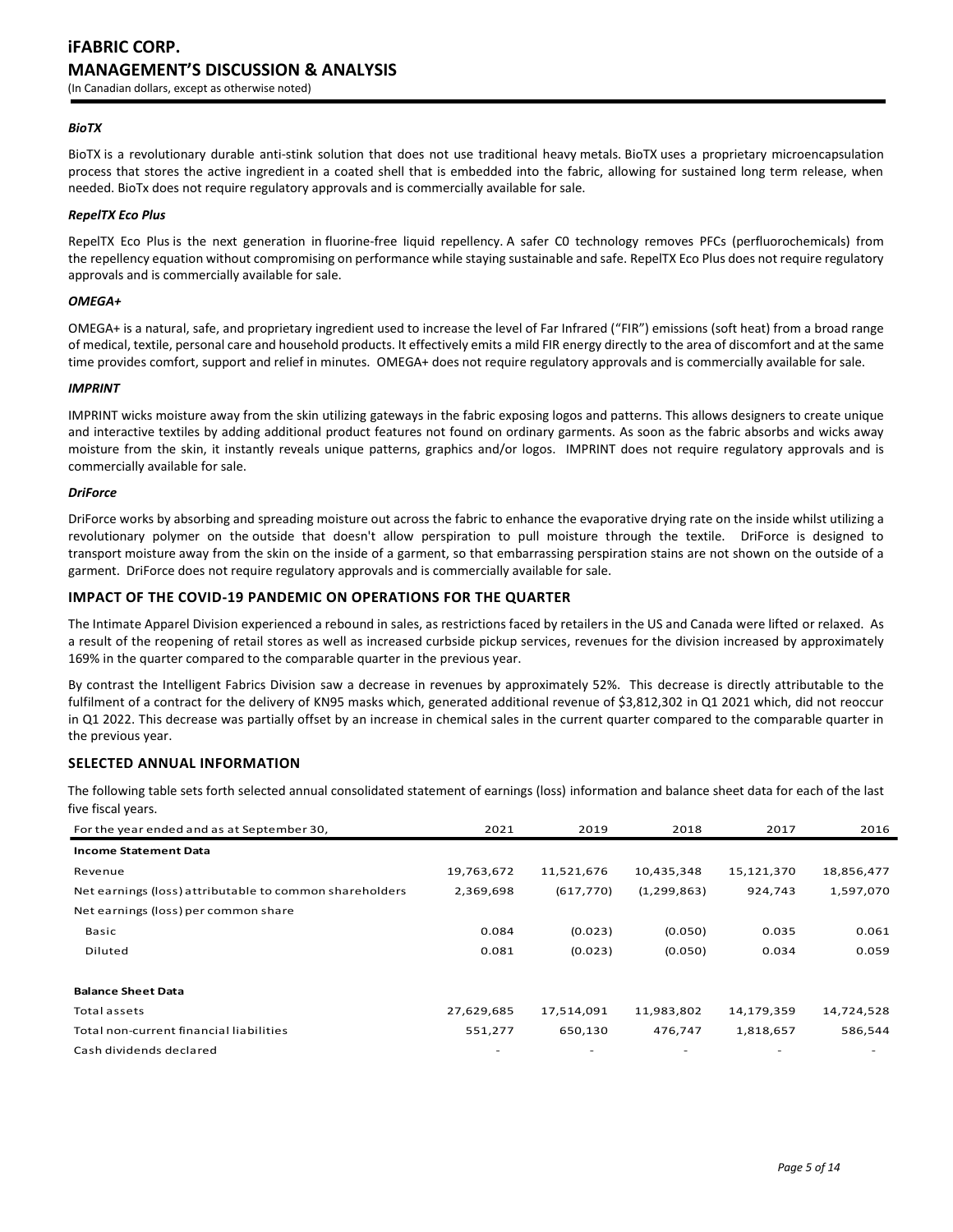# **RESULTS OF OPERATIONS – THREE MONTHS ENDED DECEMBER 31, 2021 AND 2020**

The following table sets forth the Company's unaudited condensed consolidated statements of earnings (loss) and comprehensive earnings (loss) for the three months ended December 31, 2021 and 2020:

| For the three months ended December 31,                               | 2021      | 2020       |
|-----------------------------------------------------------------------|-----------|------------|
| <b>REVENUE</b>                                                        | 4,993,871 | 7,520,901  |
| <b>COST OF SALES</b>                                                  | 3,144,371 | 4,616,666  |
| <b>GROSS PROFIT</b>                                                   | 1,849,500 | 2,904,235  |
| <b>EXPENSES</b>                                                       |           |            |
| General and administrative costs                                      | 1,120,626 | 882,341    |
| Selling costs                                                         | 313,118   | 214,353    |
| Interest expense                                                      | 10,645    | 14,245     |
| Depreciation of property, plant and equipment and right-of-use assets | 22,327    | 20,990     |
| Amortization of deferred development costs                            | 6,705     | 6,705      |
| Share-based compensation                                              | 2,998     | 6,745      |
|                                                                       | 1,476,419 | 1,145,379  |
| <b>EARNINGS FROM OPERATIONS</b>                                       | 373,081   | 1,758,856  |
| <b>OTHER EXPENSES (INCOME)</b>                                        |           |            |
| Loss (gain) on foreign exchange                                       | 34,565    | (136, 510) |
| Government grants                                                     | (13, 335) | (71, 335)  |
|                                                                       | 21,230    | (207, 845) |
| <b>EARNINGS BEFORE INCOME TAXES</b>                                   | 351,851   | 1,966,701  |
| PROVISION FOR (RECOVERY OF) INCOME TAXES                              |           |            |
| Current                                                               | 235,550   | (40, 462)  |
| Deferred                                                              | (57, 116) | 398,900    |
|                                                                       | 178,434   | 358,438    |
| <b>NET EARNINGS</b>                                                   | 173,417   | 1,608,263  |
| NET EARNINGS ATTRIBUTABLE TO:                                         |           |            |
| iFabric Corp. shareholders                                            | 167,960   | 1,602,282  |
| Non-controlling interest                                              | 5,457     | 5,981      |
|                                                                       | 173,417   | 1,608,263  |
| OTHER COMPREHENSIVE EARNINGS (LOSS)                                   |           |            |
| Unrealized gain (loss) on translation of foreign operations           | 2,864     | (271, 871) |
| <b>TOTAL COMPREHENSIVE EARNINGS</b>                                   | 176,281   | 1,336,392  |
| <b>EARNINGS PER SHARE</b>                                             |           |            |
| Basic                                                                 | 0.006     | 0.060      |
| Diluted                                                               | 0.006     | 0.058      |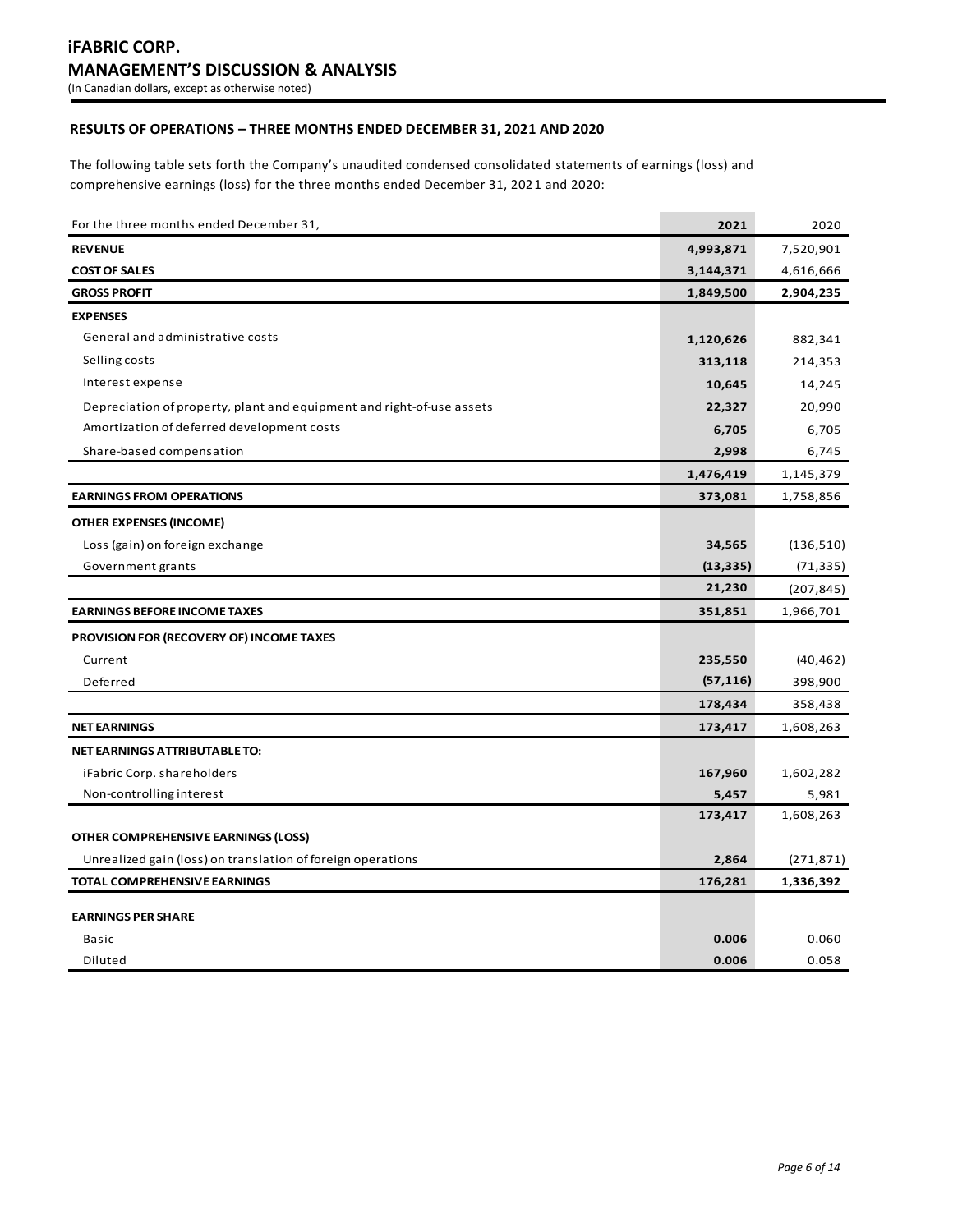# **iFABRIC CORP. MANAGEMENT'S DISCUSSION & ANALYSIS**

(In Canadian dollars, except as otherwise noted)

# **SELECTED OPERATING SEGMENT DATA**

|                                      |           |             |          | Corporate                |              |
|--------------------------------------|-----------|-------------|----------|--------------------------|--------------|
|                                      | Intimate  | Intelligent | Other    | Items and                |              |
| Three months ended December 31, 2021 | Apparel   | Fabrics     | Segments | Eliminations             | Consolidated |
| <b>External Revenue</b>              | 1,649,401 | 3.316.499   | 27,971   | $\overline{\phantom{a}}$ | 4,993,871    |
| Earnings (loss) before income taxes  | (4,635)   | 415.906     | 28,777   | (88, 197)                | 351,851      |

|                                      | Intimate | Intelligent | Other    | Corporate<br>Items and   |              |
|--------------------------------------|----------|-------------|----------|--------------------------|--------------|
| Three months ended December 31, 2020 | Apparel  | Fabrics     | Segments | Eliminations             | Consolidated |
| External Revenue                     | 612.911  | 6.880.019   | 27.971   | $\overline{\phantom{a}}$ | 7,520,901    |
| Earnings (loss) before income taxes  | (18.547) | 1,983,235   | 31,329   | (29, 316)                | 1,966,701    |

## **Revenue by geographic regions:**

| Three months ended December 31, | 2021      | 2020      |
|---------------------------------|-----------|-----------|
| External sales revenue          |           |           |
| Canada                          | 1,242,940 | 1,443,875 |
| <b>United States</b>            | 1,337,214 | 4,365,769 |
| United Kingdom                  | 70,651    | 19,843    |
| Southeast Asia and other        | 2,343,066 | 1,691,414 |
| Total                           | 4,993,871 | 7,520,901 |

# **Q1 2022 FINANCIAL HIGHLIGHTS**

| Three months ended December 31,                        | 2021      | 2020      |
|--------------------------------------------------------|-----------|-----------|
|                                                        |           |           |
| Revenue                                                | 4,993,871 | 7,520,901 |
| Earnings (loss) from operations                        | 373,081   | 1,758,856 |
| Share based compensation                               | (2,998)   | (6, 745)  |
| Adjusted EBITDA *(Note)                                | 394,526   | 2,015,386 |
| Net earnings after tax                                 | 173,417   | 1,608,263 |
| Net earnings after tax<br>attributable to shareholders | 167,960   | 1,602,282 |
| Net earnings per share                                 |           |           |
| Basic                                                  | 0.006     | 0.060     |
| Diluted                                                | 0.006     | 0.058     |

*\*Note: Adjusted EBITDA represents earnings before interest, taxes, depreciation, amortization and share based compensation.* See "*Reconciliation of non-IFRS financial measures*".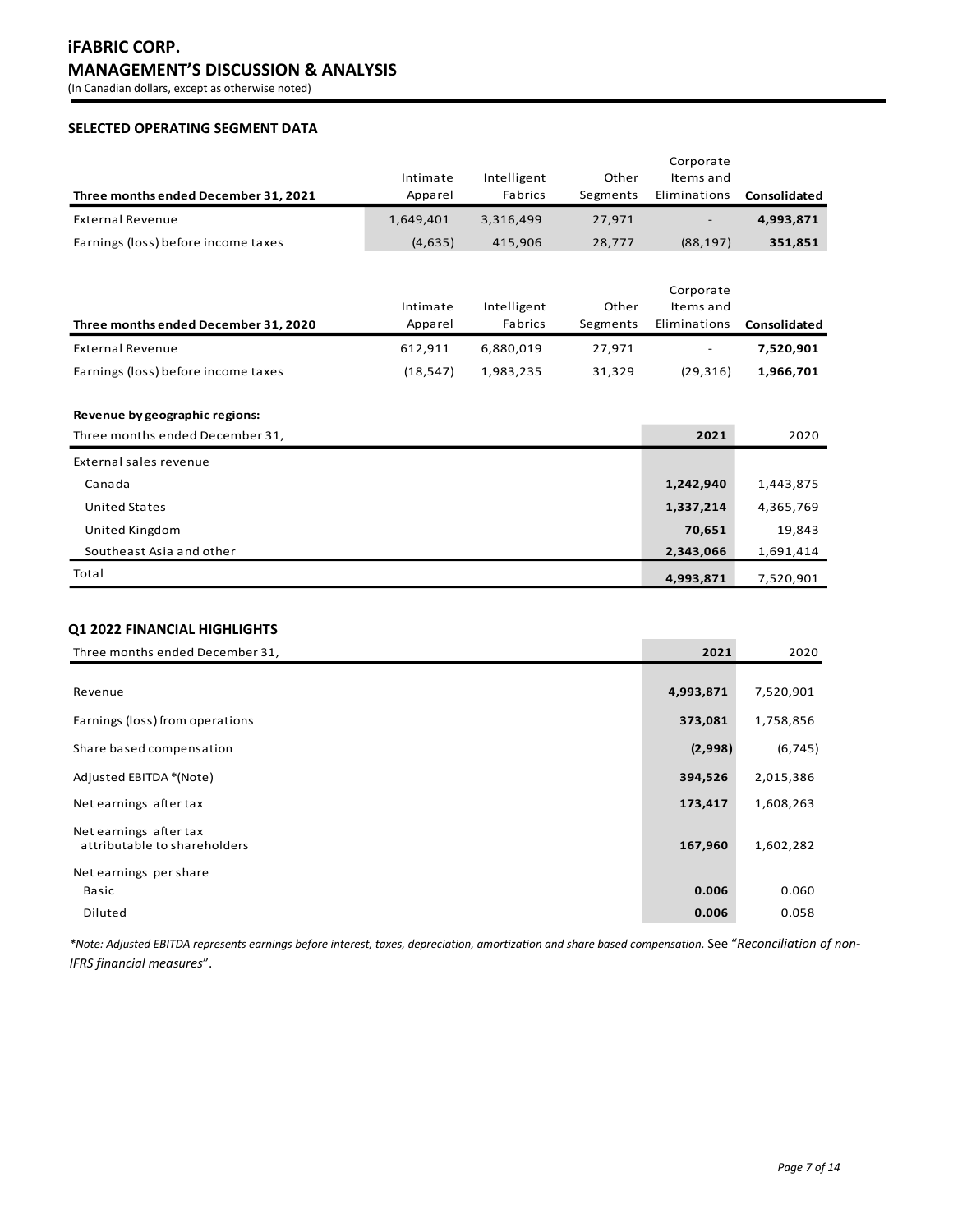# **DISCUSSION OF THE RESULTS OF OPERATIONS – THREE MONTHS ENDED DECEMBER 31, 2021 AND 2020**

#### **Revenue**

Revenue decreased by \$2,527,030 to \$4,993,871 in Q1 2022 from \$7,520,901 in Q1 2021. With respect to the reportable operating segments of the Company, revenue increased by 169% or \$1,036,490 in its Intimate Apparel segment to \$1,649,401 in Q1 2022 from \$612,911 in Q1 2021 and, revenue decreased by 52% or \$3,563,520 in its Intelligent Fabrics segment to \$3,316,499 in Q1 2022 from \$6,880,019 in Q1 2021. Revenue from other segments, being rental income from third party tenants, was unchanged at \$27,971 in Q1 2022 and Q1 2021. Geographically, revenue decreased in Canada and the US, and increased in the UK and Southeast Asia and other areas.

Overall, revenue decreased by 34% during Q1 2022 in comparison to Q1 2021. In the Intelligent Fabrics operating segment, the decrease in revenue was directly attributable to the fulfilment of a contract for the delivery of KN95 masks which, generated additional revenue of \$3,812,302 in Q1 2021 and did not reoccur in Q1 2022. This decrease was partially offset by an increase in chemical sales in the current quarter compared to the comparable quarter in the previous year. In the Intimate Apparel operating segment, the increase in revenue in Q1 2022 compared to Q1 2021, was primarily attributable to the lifting or relaxing of COVID-19 restrictions in the US and Canada and the reopening of retail stores.

## **Gross profit**

Gross profit as a percentage of revenue decreased to 37% in Q1 2022 from 39% in Q1 2021. This decrease in gross margin % is attributable to increases in freight costs as a result of heightened demand for goods from China and a shortage of shipping vessels. Gross profit in dollars decreased by 36% or \$1,054,735 to \$1,849,500 in Q1 2022 from \$2,904,235 in Q1 2021. The decrease in gross profit dollars is largely attributable to the decrease in revenues and decrease in gross margins, as discussed above.

## **Selling, general and administrative costs**

In Q1 2022, selling, general and administrative costs increased to \$1,433,744 compared to \$1,096,694 in Q1 2021. The increase of \$337,050 in costs is mainly attributable to increases in personnel, professional fees, commissions, royalties, freight and advertising in Q1 2022 versus Q1 2021, the bulk of which have been incurred to support future anticipated growth.

#### **Interest Expense**

Interest expense during Q1 2021 was \$10,645 compared to \$14,245 during Q1 2021.

#### **Depreciation and Amortization**

Depreciation of the Company's property, plant and equipment and amortization of deferred development costs totaled \$29,032 during Q1 2022 compared to \$27,695 during Q1 2021.

## **Share-based compensation**

Share-based compensation costs in Q1 2022 were \$2,998 compared to \$6,745 in Q1 2021 resulting in a decrease of \$3,747. The decrease in share-based compensation costs is due to a reduction in the vesting of previously issued stock options.

#### **Loss (gain) on foreign exchange**

In Q1 2022, the Company's loss on foreign exchange was \$34,565 versus a gain of \$136,510 in Q1 2021. The primary reason for increased exchange losses is the relative weakening of the U.S. Dollar during Q1 2022, compared to Q1 2021.

# **Provision for (recovery of) income taxes**

The Company's provision for income taxes in Q1 2022 was \$178,434 compared to \$358,438 in Q1 2021. Temporary differences in the deductibility of certain expenses for tax and accounting purposes, are the primary reason for the change in the Company's effective income tax rate from Q1 2022 to Q1 2021.

## **Net earnings and EBITDA**

Net earnings attributable to iFabric's shareholders during Q1 2022 was \$167,960 (\$0.006 per share, basic and diluted) compared to a net earnings of \$1,602,282 in Q1 2021 (\$0.060 per share basic and \$0.058 per share diluted). The \$1,434,322 decrease in net earnings in Q1 2022 versus Q1 2021 is largely attributable to a decrease in revenues and margin contribution and, an increase in expenses as discussed above. Adjusted EBITDA for Q1 2022 amounted \$394,526 compared to adjusted EBITDA of \$2,015,386 in Q1 2021 representing a decrease of \$1,620,860 for the same reasons.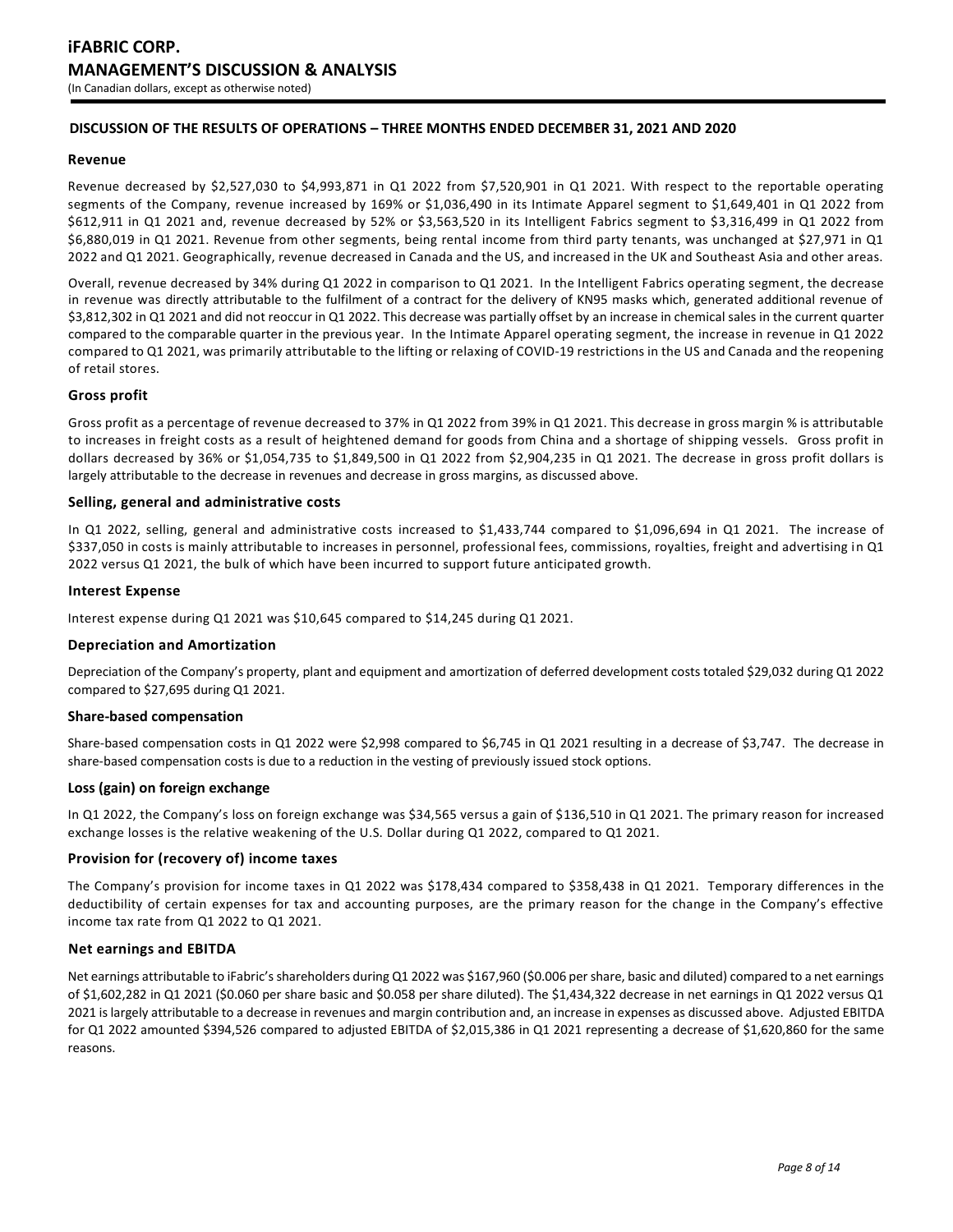# **iFABRIC CORP. MANAGEMENT'S DISCUSSION & ANALYSIS** (In Canadian dollars, except as otherwise noted)

#### **Other comprehensive earnings (loss)**

For the three months ended December 31, 2021 a gain of \$2,864 was included in other comprehensive earnings, in respect of the unrealized gains arising on currency translation of foreign operations in Q1 2022 compared to a loss of \$271,871 included in other comprehensive earnings for Q1 2021. Total comprehensive earnings amounted to \$176,281 in the current quarter compared to total comprehensive earnings of \$1,336,392 in the comparable quarter of 2021, representing a decrease in total comprehensive earnings of \$1,160,111 for the reasons discussed above.

#### **SEASONALITY AND QUARTERLY FLUCTUATIONS**

The Company's business is seasonal and results of operations for any interim period are not necessarily indicative of results of operations for the full fiscal year.

#### **SUMMARY OF QUARTERLY RESULTS**

The following table sets forth the unaudited quarterly consolidated results of operations. The information in the table below has been derived from unaudited interim consolidated financial statements that, in management's opinion, have been prepared on a consistent basis and include all adjustments necessary for a fair presentation of information. The information below is not necessarily indicative of results for any future quarter.

| Fiscal 2022                                             | Q1        | Q <sub>2</sub> | Q <sub>3</sub> | Q4        |
|---------------------------------------------------------|-----------|----------------|----------------|-----------|
| Revenue                                                 | 4,993,871 |                |                |           |
| Net earnings (loss) attributable to common shareholders | 167,960   |                |                |           |
| Net earnings (loss) per common share                    |           |                |                |           |
| <b>Basic</b>                                            | 0.006     |                |                |           |
| Diluted                                                 | 0.006     |                |                |           |
|                                                         |           |                |                |           |
| Fiscal 2021                                             | Q1        | Q <sub>2</sub> | Q3             | Q4        |
| Revenue                                                 | 7,520,901 | 2,882,660      | 4,155,829      | 5,204,282 |
| Net earnings (loss) attributable to common shareholders | 1,602,282 | (141, 155)     | 705,406        | 203,165   |
| Net earnings (loss) per common share                    |           |                |                |           |
| <b>Basic</b>                                            | 0.060     | (0.006)        | 0.024          | 0.006     |
| Diluted                                                 | 0.058     | (0.006)        | 0.023          | 0.006     |
|                                                         |           |                |                |           |
| Fiscal 2020                                             | Q1        | Q2             | Q3             | Q4        |
| Revenue                                                 | 2,596,841 | 2,252,090      | 3,057,712      | 3,615,033 |
| Net earnings (loss) attributable to common shareholders | 53,810    | (481, 746)     | (546, 926)     | 357,092   |
| Net earnings (loss) per common share                    |           |                |                |           |
| <b>Basic</b>                                            | 0.002     | (0.018)        | (0.021)        | 0.014     |
| Diluted                                                 | 0.002     | (0.018)        | (0.021)        | 0.014     |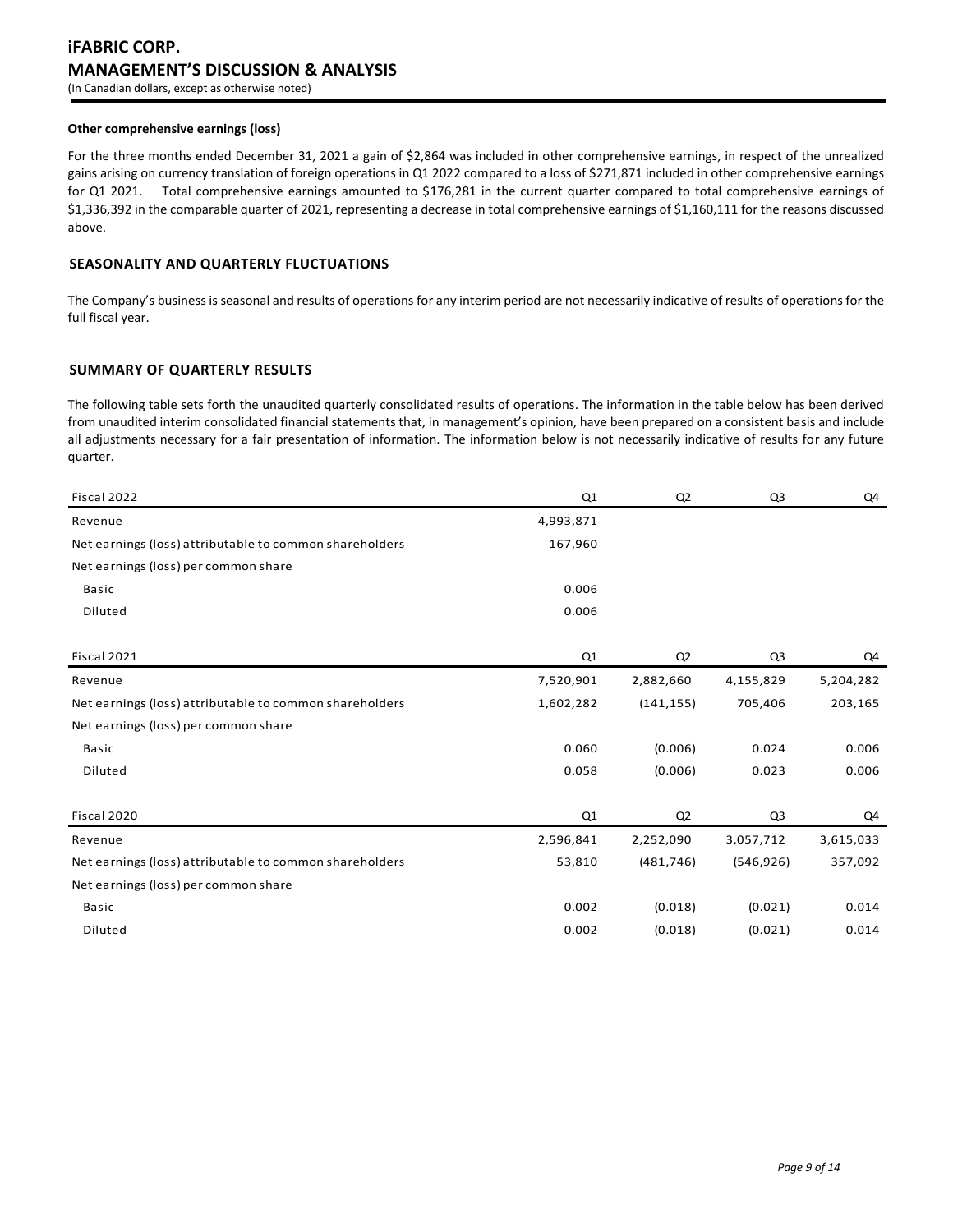(In Canadian dollars, except as otherwise noted)

The following table sets forth the Company's unaudited condensed consolidated statements of financial position as at December 31, 2021 and the audited annual consolidated statements of financial position as at September 30, 2021

|                                                         | December 31, | September 30, |
|---------------------------------------------------------|--------------|---------------|
| As at                                                   | 2021         | 2021          |
| <b>ASSETS</b>                                           |              |               |
| <b>Current assets</b>                                   |              |               |
| Cash                                                    | 7,994,659    | 8,901,718     |
| Accounts receivable                                     | 5,318,420    | 6,452,896     |
| Inventories                                             | 4,410,312    | 3,015,010     |
| Income taxes recoverable                                | 90,497       | 90,521        |
| Prepaid expenses and deposits                           | 5,977,817    | 4,734,352     |
| <b>Total current assets</b>                             | 23,791,705   | 23,194,497    |
| <b>Non-current assets</b>                               |              |               |
| Due from related parties                                | 104,748      | 131,404       |
| Property, plant and equipment                           | 2,978,705    | 2,942,104     |
| Right-of-use assets                                     | 45,899       | 54,168        |
| Deferred development costs                              | 224,953      | 231,658       |
| Deferred income taxes                                   | 1,078,100    | 1,020,984     |
| Goodwill                                                | 55,050       | 55,050        |
| <b>Total non-current assets</b>                         | 4,487,455    | 4,435,368     |
| <b>Total assets</b>                                     | 28,279,160   | 27,629,865    |
| <b>LIABILITIES</b>                                      |              |               |
| <b>Current liabilities</b>                              |              |               |
| Accounts payable and accrued liabilities                | 3,349,192    | 2,941,445     |
| Customer deposits                                       | 220,293      | 151,315       |
| Income taxes payable                                    | 356,210      | 256,426       |
| Deferred revenue                                        | 17,543       | 25,609        |
| Current portion of contract liability                   | 112,018      | 180,509       |
| Current portion of lease liability                      | 30,613       | 30,613        |
| Current portion due to related parties                  | 34           | 0             |
| Current portion of bank loan payable                    | 1,193,148    | 1,215,464     |
| <b>Total current liabilities</b>                        | 5,279,051    | 4,801,381     |
| <b>Non-current liabilties</b>                           |              |               |
| Non-current portion of lease liability                  | 13,201       | 20,855        |
| Due to related parties                                  | 530,422      | 530,422       |
| <b>Total non-current liabilities</b>                    | 543,623      | 551,277       |
| Total liabilities                                       | 5,822,674    | 5,352,658     |
| <b>Commitments</b>                                      |              |               |
| <b>EQUITY</b>                                           |              |               |
| Equity attributable to iFabric Corp. shareholders       |              |               |
| Capital stock                                           | 13,585,774   | 13,585,774    |
| <b>Reserves</b>                                         | 3,267,744    | 3,264,746     |
| <b>Retained earnings</b>                                | 5,780,885    | 5,612,925     |
| Accumulated other comprehensive loss                    | (193, 687)   | (196, 551)    |
| Total equity attributable to iFabric Corp. shareholders | 22,440,716   | 22,266,894    |
| Non-controlling interest                                | 15,770       | 10,313        |
| <b>Total equity</b>                                     | 22,456,486   | 22,277,207    |
| <b>Total liabilities and equity</b>                     | 28,279,160   | 27,629,865    |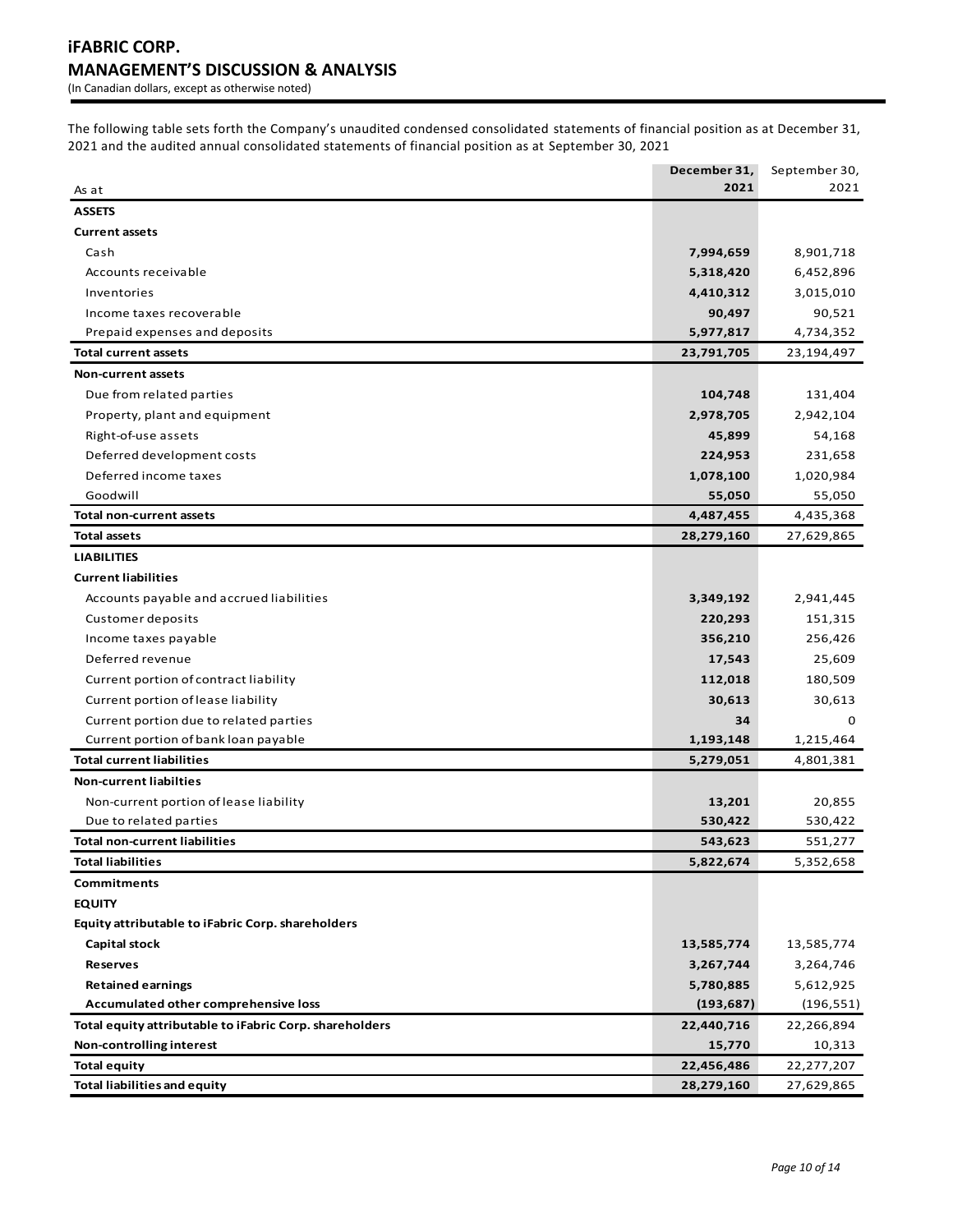# **OVERVIEW OF CONSOLIDATED STATEMENTS OF FINANCIAL POSITION**

The Company's cash balance decreased to \$7,994,659 as at December 31, 2021 from \$8,901,718 as at September 30, 2021 representing a decrease of \$907,059. This decrease was mainly attributable to increased inventory and deposits for inventory on order.

Total accounts receivable at the end of Q1 2022 was \$5,318,420 compared to \$6,452,896 as at September 30, 2021 representing a reduction of \$1,134,476. The reduction in accounts receivable is attributable to a decrease in revenues in Q1 2022 compared to the prior quarter ended September 31, 2021.

Total inventory increased by \$1,395,302 to \$4,410,312 at the end of Q1 2022 from \$3,015,010 at the end of fiscal 2021. This increase can be attributed to the restocking of inventory following from higher than anticipated sales in the prior quarter as well as a boost in ordering levels to guard against slower delivery times from Asia.

Property, plant and equipment at the end of Q1 2022 totaled \$2,978,705 compared to \$2,942,104 at the end of fiscal 2021, with the increase attributable to renovations to the Company's Markham warehouse, in order to increase the amount of available warehouse space.

Right-of-use assets decreased to \$45,899 in Q1 2022 compared to \$54,168 at the end of fiscal 2021, with the difference attributable to depreciation.

Deferred development costs decreased to \$224,953 at the end of Q1 2022 from \$231,658 at the end of fiscal 2021, with the difference attributable to amortization.

Deferred income taxes increased to \$1,078,100 at the end of Q1 2022 from \$1,020,984 at the end of fiscal 2021 representing an increase of \$57,116. The increase is mostly attributable losses incurred by the Company's Intelligent Fabric operating segment in its Canadian operations.

Total liabilities at the end of Q1 2022 were \$470,016 higher than at the end of fiscal 2021 and amounted to \$5,822,674 at the end of the quarter compared to \$5,352,658 at September 30, 2021. The increase in liabilities is attributable to increases in trade payables and accrued expenses, following from increased inventory purchasing.

## **NON-GAAP PERFORMANCE MEASURES**

The following tables reconcile Non-GAAP Performance Measures used by the Company in analyzing the operational performance of the Company to their nearest IFRS measure, and should be read in conjunction with the Consolidated statement of operations and comprehensive earnings (loss) and Consolidated statement of cash flows included in the Consolidated financial statements as of December 30, 2021 and 2020.

#### *EBITDA and Adjusted EBITDA*

The following table reconciles net earnings and comprehensive earnings (loss) attributable to owners of the Company to our Non-GAAP Performance Measure Adjusted EBITDA:

| Three months ended December 31,                                       | 2021    | 2020      |
|-----------------------------------------------------------------------|---------|-----------|
|                                                                       |         |           |
| Net earnings after tax attributable to shareholders                   | 167,960 | 1,602,282 |
| Add (deduct):                                                         |         |           |
| Net earnings attributable to non-controlling interest                 | 5,457   | 5,981     |
| Provision for income taxes                                            | 178,434 | 358,438   |
| Share-based compensation                                              | 2,998   | 6,745     |
| Amortization of deferred development costs                            | 6,705   | 6,705     |
| Depreciation of plant, property and equipment and right-of-use assets | 22,327  | 20,990    |
| Interest expense                                                      | 10,645  | 14,245    |
|                                                                       |         |           |
| <b>Adjusted EBITDA</b>                                                | 394,526 | 2,015,386 |
| Add (deduct):                                                         |         |           |
| Share-based compensation                                              | (2,998) | (6, 745)  |
| <b>EBITDA</b>                                                         | 391,528 | 2,008,641 |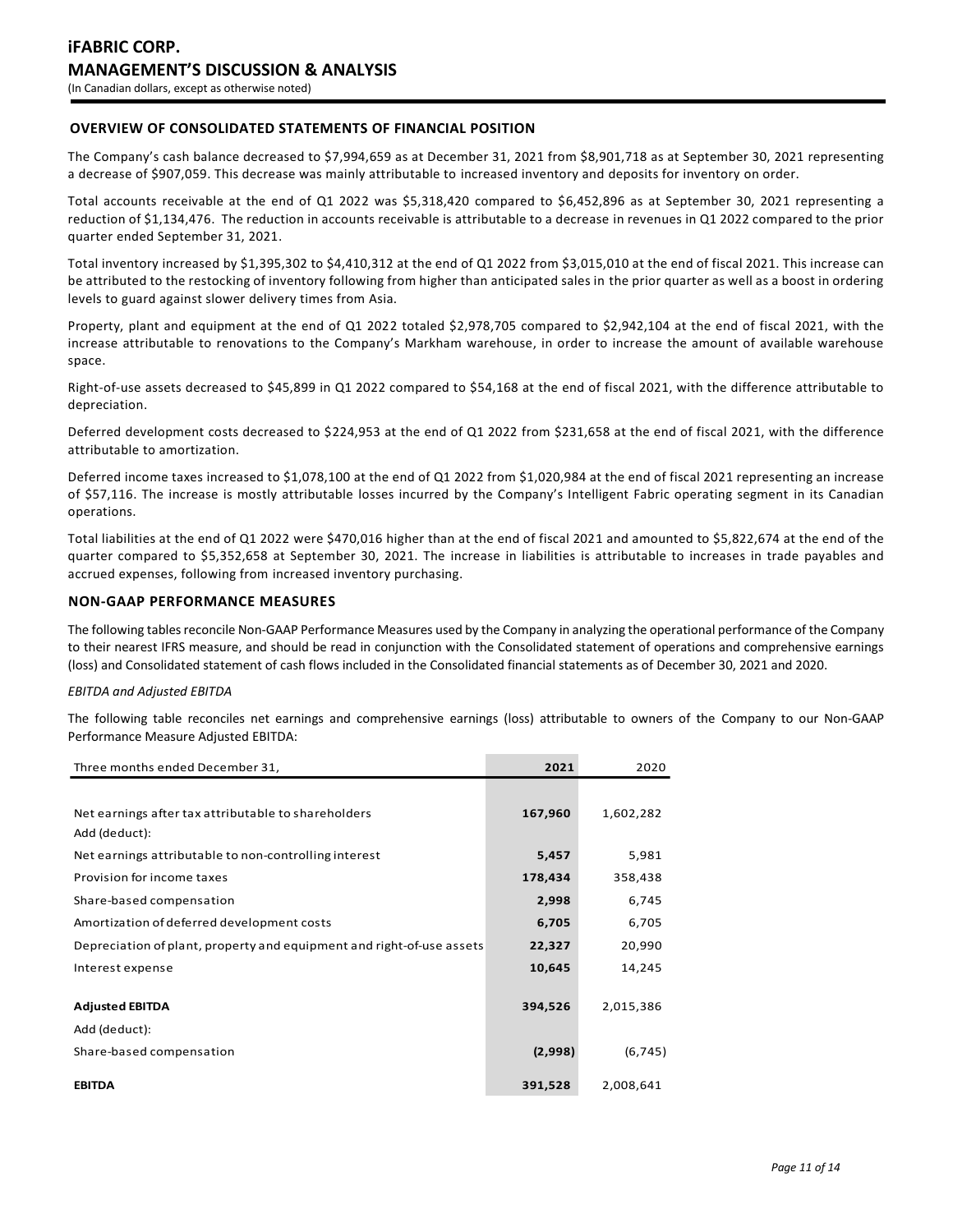The Company provides adjusted EBITDA for the purpose of providing investors, prospective investors and other users of the financial statements, the means to fully assess the Company's operational performance, by excluding items such as share-based compensation and other expense items which, are not are not considered operational in nature.

## **LIQUIDITY, CASH FLOWS AND CAPITAL RESOURCES**

The Company is subject to risks including, but not limited to, the potential inability to raise additional funds through debt and/or equity financing to support the Company's development and continued operations, and to meet the Company's liabilities and commitments as they come due. The Company's capital resources include a bank operating line, long-term debt, and equity attributable to the Company's shareholders.

## **Bank Operating Line**

Two of the Company's subsidiaries share a demand operating loan with a tier one Canadian bank available to a maximum of \$3, 750,000, against which \$0 was outstanding as at December 31, 2021 (September 30, 2021 - \$0). The loan facility bears interest at either the bank's prime lending rate or USD base rate, as applicable, plus 0.75%. The purpose of the credit facility is to provide for ongoing operating requirements including the financing of accounts receivable and inventories. The facility is secured by a first-ranking all-indebtedness collateral mortgage in the amount of \$3,000,000 on land and buildings, a general security agreement, an assignment of rents, as well as guarantees from the Company and two of its subsidiary companies.

#### **Variable Rate Demand-Loan**

One of the Company's subsidiaries has a variable rate demand loan, payable in monthly payments of \$10,331 comprising principal and interest at a variable rate of prime plus 0.75% per annum, amortized over a fifteen-year period ending February 29, 2032, and secured by a first-ranking all-indebtedness collateral mortgage in the amount of \$3,000,000 on land and buildings, a general security agreement, an assignment of rents, as well as guarantees from the Company and three of its subsidiary companies.

As at December 31, 2021, the total amount outstanding on this loan was \$1,073,148 (September 30, 2021 - \$1,095,464).

Two of the Company's subsidiaries have a \$60,000 loan each for a total of \$120,000, which was funded by the Canada Emergency Business Account ("CEBA"). This portion is interest free until December 31, 2022 and one third of the balance will be forgiven if two thirds of the balance is repaid by December 31, 2022. The Company expects to repay two thirds of the CEBA balance due within the next 12 months.

#### **Working capital**

Working capital represents current assets less current liabilities. As at December 31, 2021, the Company's working capital was \$18,512,654 compared to working capital of \$18,393,116 as at September 30, 2021, representing an increase of \$119,538. The increase in working capital is mainly attributable to the earnings for the quarter.

#### **Operating activities**

Cash used in operating activities during the three months ended December 31, 2021 amounted to \$827,553 compared to an amount of \$154,876 used in operating activities during the three months ended December 31, 2020, representing an increase in cash outflow of \$672,677. The increase in operational cash flow can be largely attributed to increases in inventory and deposits paid for inventory on order.

#### **Financing activities**

Cash used in financing activities during the three months ended December 31, 2021 amounted to \$31,711, compared to \$212,882 provided by financing activities during the three months ended December 31, 2020, representing a decrease of \$244,593 in financing cash inflow. The difference can be mostly attributed to the issuance of shares in Q1 2020 pursuant to the exercise of stock options.

#### **Investing activities**

Cash used in investing activities during the three months ended December 31, 2021 amounted to \$50,659 compared to no cash used in investing activities during the three months ended December 31, 2020. The difference can be attributed to renovations to the Company's Markham warehouse for the purpose of providing increased warehouse space.

#### **OFF-BALANCE SHEET ARRANGEMENTS**

The Company has no off-balance sheet arrangements as of December 31, 2021.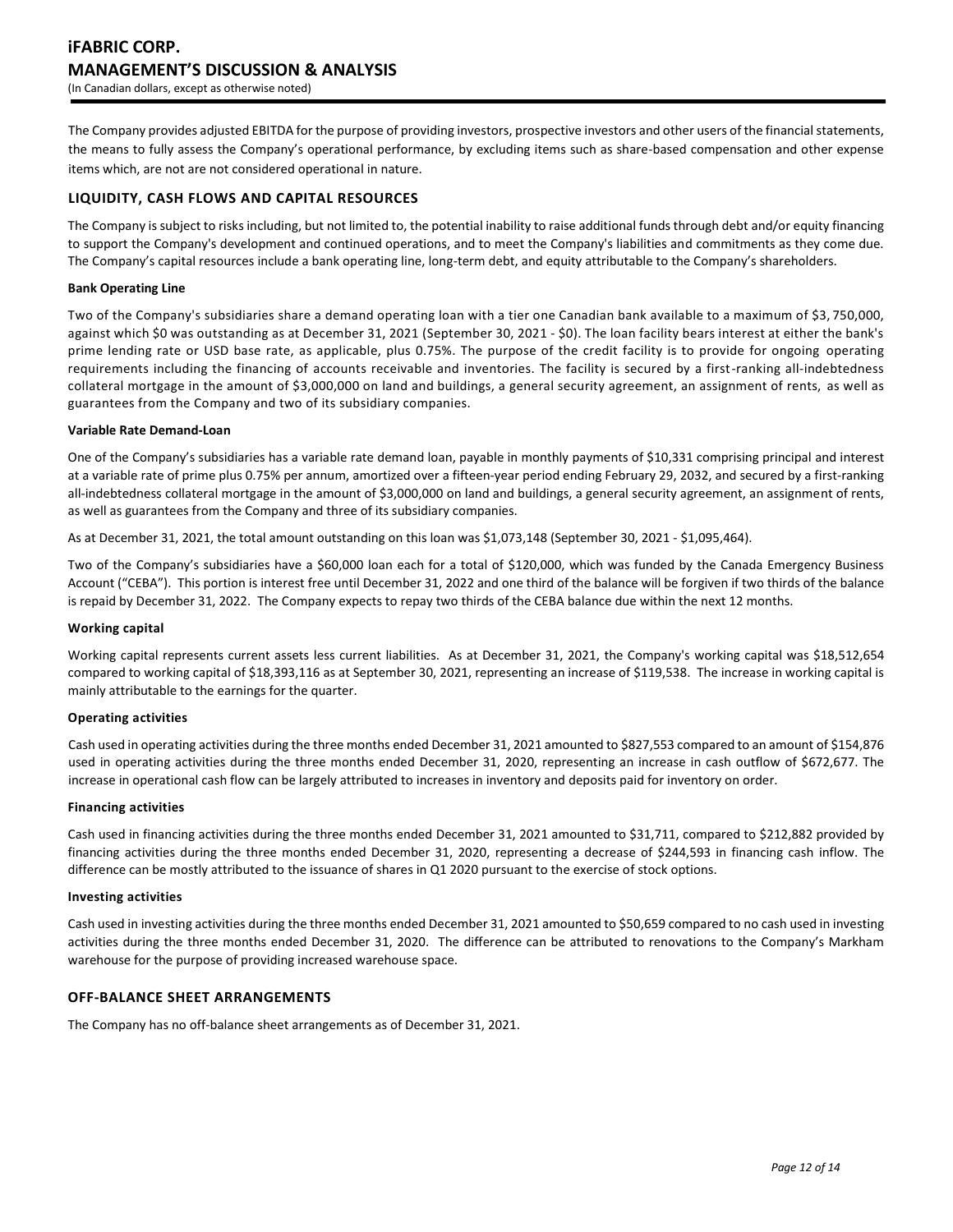## **COMMITMENTS & CONTRACTUAL OBLIGATIONS**

In terms of a worldwide license agreement, the Company has the right to use trademarks in connection with the manufacture, marketing, sale and distribution of certain licensed products. During the license term, the Company is required to pay a quarterly royalty on its net sales as defined in the agreement, on all products sold under the licensed marks. The effective royalty rates vary depending on the distribution channel and range from 0%-10%. Minimum annual royalties have been established for the balance of the contract period ending December 31, 2022 and 2023 in U.S. dollar amount of \$160,000 and \$200,000 respectively. In addition, the Company is required to pay an advertising fee of 1%-2%, depending on the distribution channel, payable quarterly, on its net sales as defined in the agreement, for promotion of the licensed products. The license term is in effect until December 31, 2023.

#### **RELATED PARTY TRANSACTIONS**

During the three month period ended December 31, 2021, there have been no significant changes in the related party transactions from those disclosed in the Company's 2021 audited consolidated financial statements and the 2021 annual MD&A.

#### **FINANCIAL RISK MANAGEMENT**

The Company's risk management policies are established to identify and analyze the risks faced by the Company, to set appropriate risk limits and controls, and to monitor risks and adherence to limits. Risk management policies and systems are reviewed regularly to reflect changes in market conditions and the Company's activities. There have been no significant changes in the Company's risk exposures during the three months ended December 31, 2021 from those described in the Company's audited annual consolidated financial statements for the year ended September 30, 2021.

## **OUTSTANDING SHARE DATA**

The Company is authorized to issue an unlimited number of common shares. As of the date of this MD&A, the Company had 29,624,467 common shares outstanding. Furthermore, as of the date of this MD&A, the Company had 1,629,000 options issued and outstanding, of which 1,579,000 were exercisable as well as 2,948,717 common share purchase warrants and 176,923 compensation options issued pursuant to an equity offering which, closed on February 22, 2021.

#### **RISKS & UNCERTAINTIES**

The Company is exposed to various operational risks and uncertainties which are described in the Company's 2021 annual MD&A under the heading "Risks" and in the Company's Annual Information Form ("AIF") under the heading "Risk Factors". The risks and uncertainties disclosed in the 2021 annual MD&A and in the AIF are not exhaustive. There have been no specific additional risks or uncertainties identified during Q1 2022. New risk factors may emerge from time to time and it is not possible for management to predict all such risk factors, nor can it assess the impact of all such risk factors on the Company's business, performance, condition, results, operations, strategies and plans.

#### **CRITICAL ACCOUNTING POLICIES AND ESTIMATES**

This MD&A is based upon the Q1 2022 unaudited condensed consolidated interim financial statements, which have been prepared in accordance with IFRS and IAS 34, "Interim Financial Reporting". The preparation of the Q1 2022 unaudited condensed consolidated interim financial statements requires management to select appropriate accounting policies and to make judgments, estimates and assumptions that affect the reported amounts of assets, liabilities, revenues, expenses and the disclosure of contingent assets and liabilities at the end of the reporting period. The estimates and related assumptions are based on previous experience and other factors considered reasonable under the circumstances, the results of which form the basis of making assumptions about carrying values of assets and liabilities that are not readily apparent from other sources.

The estimates and underlying assumptions are reviewed on an ongoing basis. Revisions to accounting estimates are recognized in the period in which the estimate is revised if the revision affects only that period or in the period of revision and future periods if the revision affects both current and future periods.

Significant assumptions about the future that management has made could result in a material adjustment to the carrying amounts of assets and liabilities, or on the reported results of revenues, expenses, gains, or losses, in the event that actual results differ from assumptions made. The methods used to calculate critical accounting estimates are consistent with prior periods.

During Q1 2022, there were no significant changes to methods used to:

Cost inventory or determine provisions for obsolete or slow-moving inventory